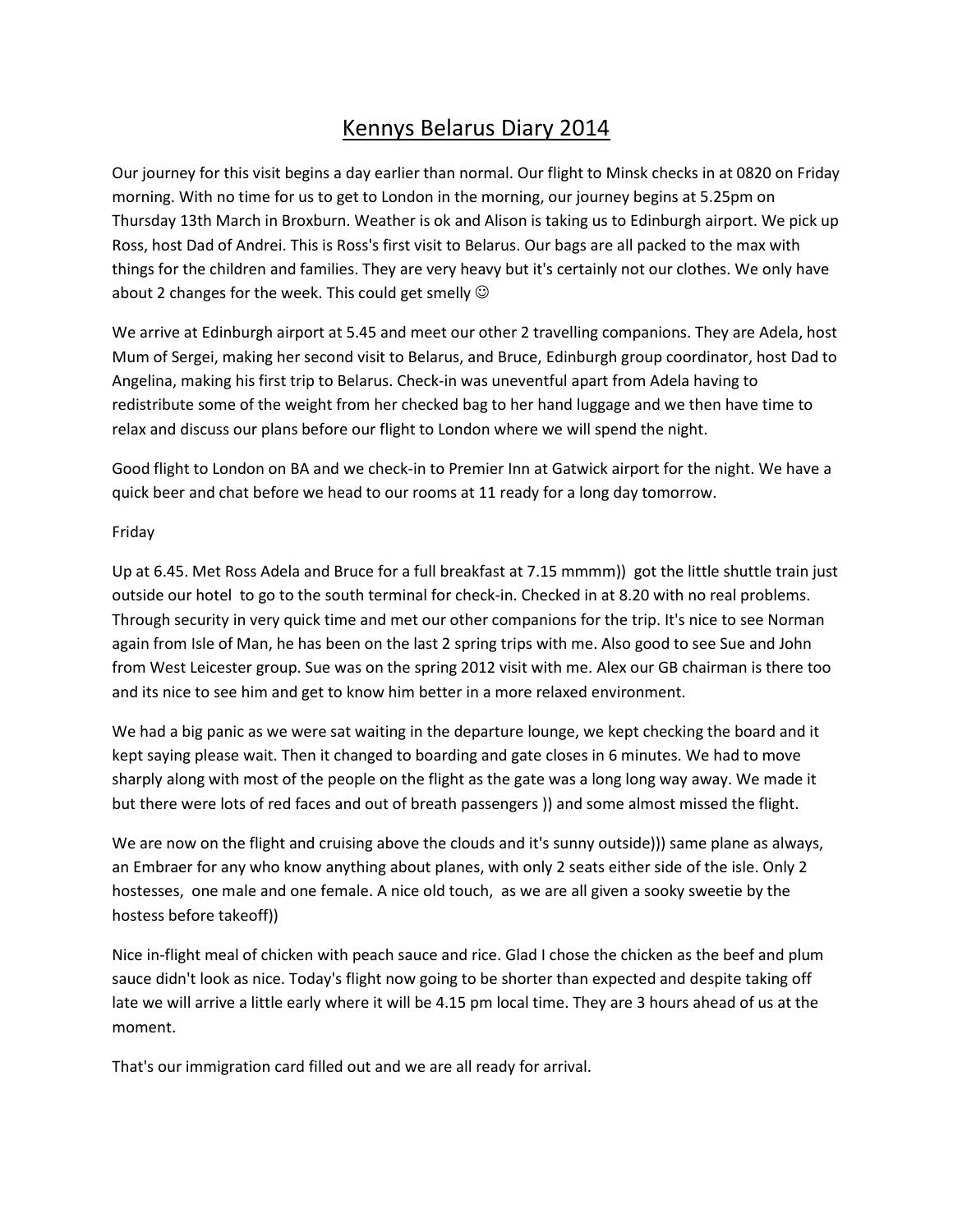Very bumpy landing)) but a gorgeous sunny day and 11 degrees. Quickly through passport control and bags were already waiting for us. Then through the security doors and we see Katia waiting for us with a nice friendly smile and hug. I was first to arrive at the minibus and recognise the driver from the last few times and strike up a conversation with him in Russian which was great when I was asking the questions but it stumbled a bit when he asked me a question)) I gave a random answer to what I thought he asked and it seemed to be ok)))

Now on the minibus at 1650 on the 3 hour journey to Mogilev. What a beautiful day. Surprisingly for the time of year there is no snow although forecast is to worsen with snow and highs of 3 for most of the week. The fields are still very brown as the country is still coming out of winter. The 12 visitors are talking excitedly about their visits of the past and their plan for this visit. It's great to hear that 2 of the groups are looking for more than 10 new children each so there will be a lot of happy children at the end of this visit, as they are told they will be going to the UK. Our children should be happy too. They will all get a visit from us, a meal/party, a letter from their family, pictures, and lots of supplies, medicines and lots of food. Can't wait to see them all and of course our interpreters who look after us so well.

The bus journey to Mogilev took about two and a half hours. We were met at the apartments, our base for the week, by Luda and Tania(our interpreters this year) and other interpreter friends. We quickly unpack and gathered all our supplies in Ross and Adela's apartment. Luda and Tania had prepared some lovely food to welcome us. Nice chicken with dipping sauce, nice salad, olives, carrots, Belarusian beetroot salad and finished off with some lovely cakes and tea and beer. Just what we needed)) It was good to chat with Luda and Tania and hear what is new in their life and hear of our plans for tomorrow and the rest of the week. Tomorrow is the most complicated day in trying to get all of the Edinburgh and West Lothian children to the village party. Think there will be three drivers and four interpreters involved :)

Luda and Tania say their goodbyes at 10 and Luda has a 15 minute walk home and Tania has a one hour bus journey.

We then sort out the 20 bags of supplies and 48 party bags ready to start our work tomorrow))

Go to bed at 2330 its been a tiring day but we are here and all set up and ready to go. Can't wait.

### Saturday

Up at 7, breakfast at 8.15 in the cafe, we have tea and a bacon omelette each. Very nice and under £2 per person. Now off to hippo supermarket at 9 to change money and do a big shop for food for the 4 children's houses we will visit today. Shopping wasn't quick as we take time to get used to where everything is and whats on our shopping list. We are on the road at 10.15.

The families this year will get, tea, coffee, stock cubes, antiseptic cream, menthol crystals, lipsalve, elastoplasts, toothbrush, toothpaste, freezer bags, bread, 2 types of pasta, rice, buck wheat porridge, cooking oil, sweet milk, butter, ketchup, sweets, large packet of sausages, 2 large salamis, whole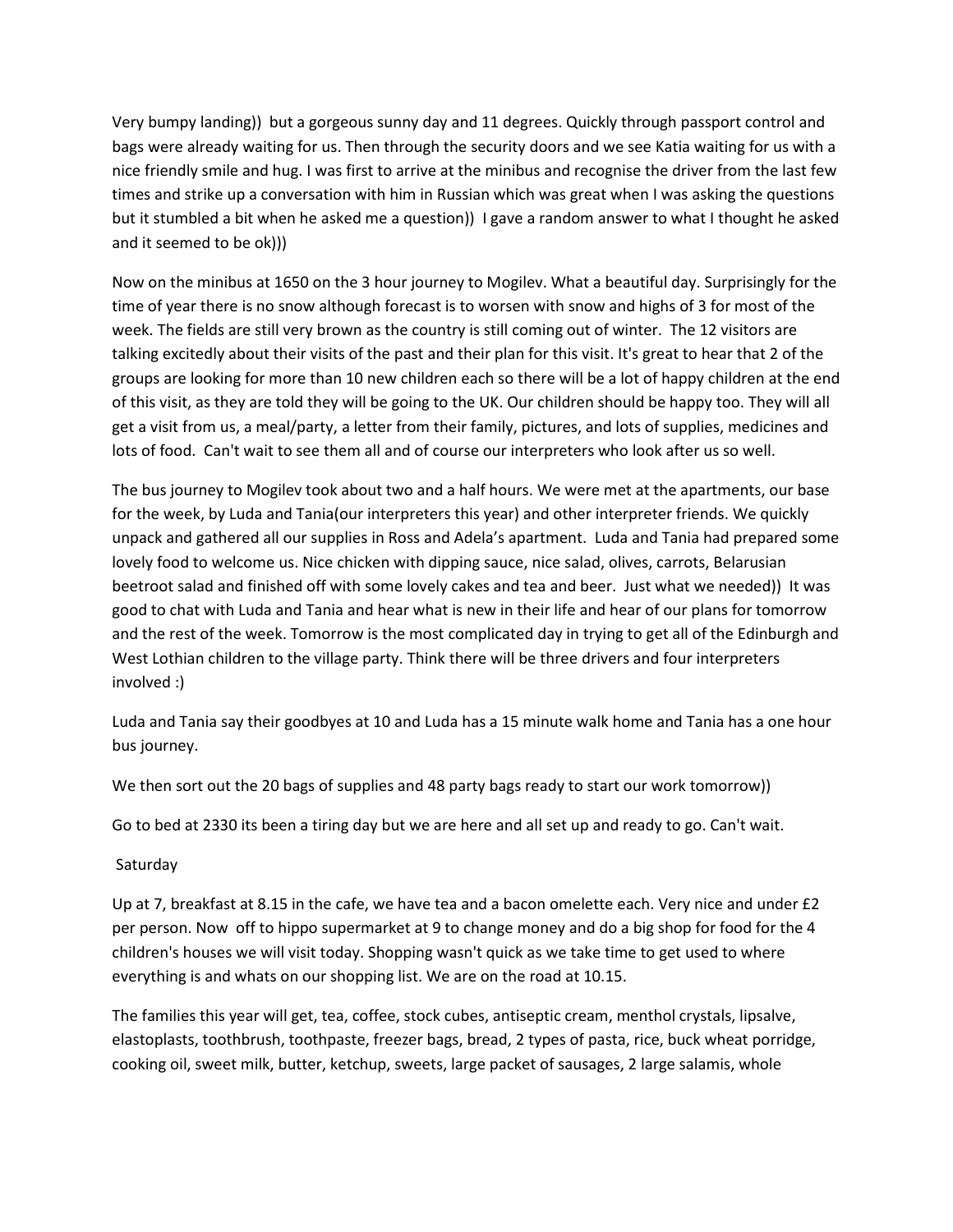chicken, tins of meat and fish, oranges, bananas, big box of biscuits, washing powder, washing up liquid. Hope I haven't forgotten anything.

We are with Luda and Tania today and our driver Is Edward, Luda's husband. The van is older but it is getting us from A to B. The drive to Cherikov is a very long straight road like the A9 but with no dual carriageway, so lots of near misses(( we close the curtains in the van so we don't see. Very flat countryside outside with birch and pine forests. Tania tells us that they drink the juice from the birch trees. But they only get it in spring and they will do it soon. It is good for your health. Luda tells us that she has an allotment 22km outside Mogilev where they have no radiation and she grows all her own fruit and vegetables. We are soon at Andreis and for Ross it is the first meeting with Andreis family. Ross hosted Andrei in 2013 and will host him again in 2014. Andrei is very quiet but it is nice to see him very happy and smiling and he had a tear in his eye, which shows the love he has for his Scottish family and friends. Andrei lives with his aunt and uncle following the death of his Mum and Dad in the last 4 years. He looks happy and settled and there is a lot of love for him and his sister in this family. Good reports on Andrei from his uncle. He says that he does well in all subjects and is the best pupil in the school. A very clever boy. His family are trying hard, they are in the middle of wallpapering the living room and it looks like Andrei and Vickas room has been done recently. They are also putting polystyrene tiles on the ceiling. They are making the most of the difficult circumstances that have been thrust upon them. We leave Tania and Ross to have lunch with Andreis family. Adela Luda and I then make the long journey to Klimovichi to see Sergei, Adelas child and take him to the party

The party was really good. So good to see the West Lothian and Edinburgh children together. They had a lot to eat and got party bags at the end. It was so nice to chat with our older children and find out how they are all getting on. Small Sasha was the only absentee from the party as she is away on school camp. We pass on the news to Kostya and his younger brother Kiryl that they are coming on a private visit to Scotland in the summer and they are delighted. Kiryl will be making his first trip.

After the party we make the short journey to Dennis's house. The news from this family is that Dennis has a new younger brother who has been fostered by mum. He is 1 year nine months. He has had a very difficult life so far. At 5 months his mum left him with her brother. As the brother went to Minsk to work the boy was put in an orphanage. I think the mum and her mum are now in prison. Dennis's mum who has a family of her own (2 teenagers) and Dennis, has a huge heart. She is one of my favourite people in Belarus. I have so much respect for her and what she has done with Dennis and now with the new son (DOB 11.6.2012) We meet her husband too for the first time. He works in the prison. He is a nice guy and its nice to see him play so well with the baby. Dennis is well and is doing well at school. He is quite creative and shows us some cards and designs he has been making at school. Mum is a lovely baker and we have a nice cup of tea and some lovely home made cakes, while we chat with them. Dennis is such a nice wee boy, so loving and its great to see him doing so well after all the problems in his past life. He cant wait to come back to Scotland and see his hosts and we look forward to having fun with him again soon.

After the long drive back to Mogilev, Next up is an evening of unbelievably humbling hospitality at Pashas house. Maybe one of the smallest houses of all the children in the group but a friendlier and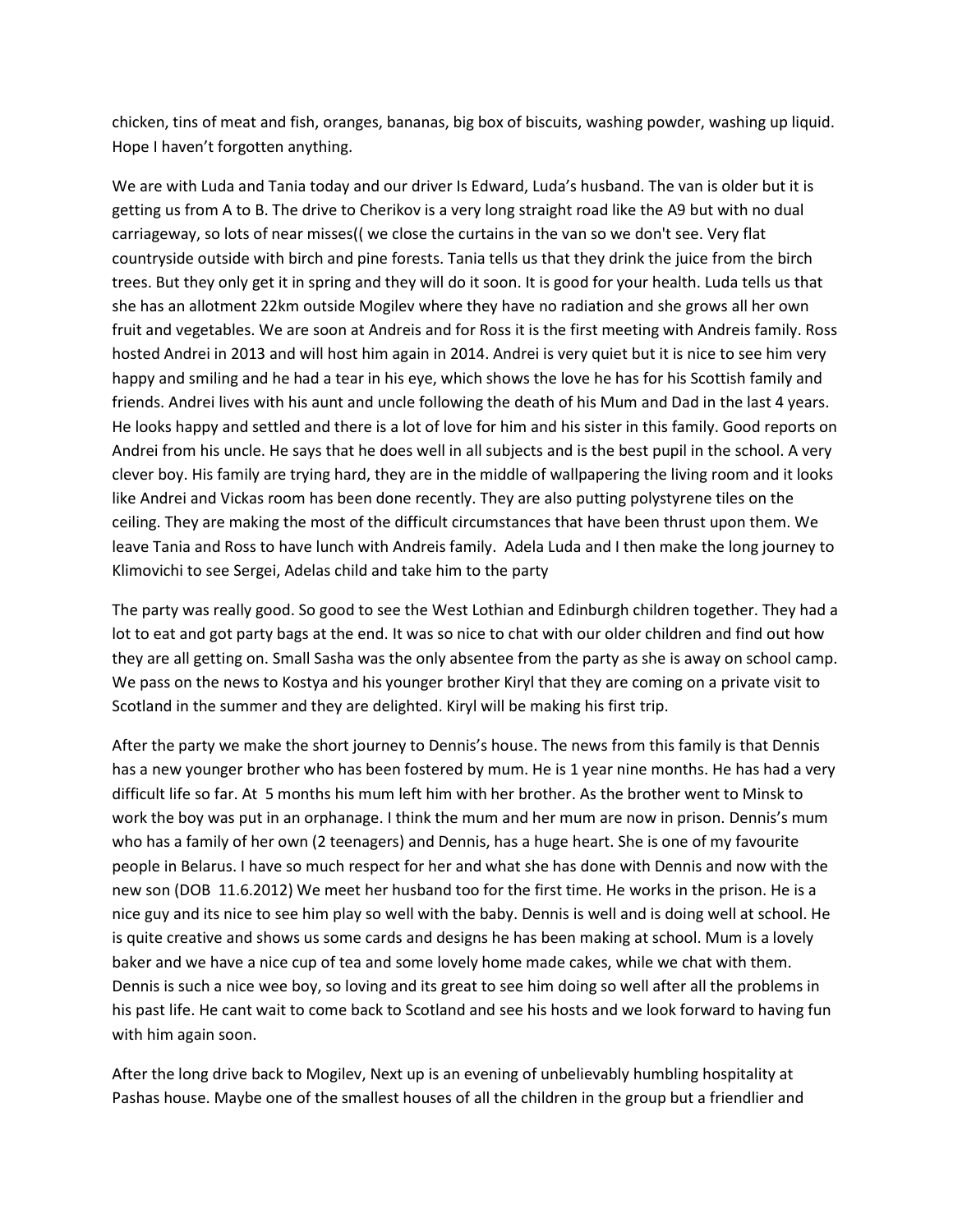more welcoming house you will not find in the world. What a spread of food is laid before us every time. Everyone who visits is truly humbled by the kindness of a Dad (who has one day off a month) and his family. Pasha is well and is just the Pasha we know so well, sometimes shy sometimes mischievous)) Alena is very well and is now a lovely young woman who has been brought up so well by Dad with good principles. We all had such a lovely night and will all happily return to say goodbye on Thursday. I spend the night at Pashas, in his small wooden house. I sleep on the couch. It's great to be a part of this family, so loving and friendly.

## Sunday

Up at 7.30 after a good sleep at Pashas house. Alena is making breakfast)) A teenager up at 7.30 on a Sunday)) you don't often see that. Pasha is reluctantly awake too, with only one room in the whole house when the light goes on everybody wakes up) Another busy day today with 3 home visits in Mogilev and the city party to host. I get picked up at 8.30 by Kostya and we are on our way.

Our day gets off to a very sad start when we get bad news about Zhenya. He has been diagnosed with epilepsy and the doctor wont sign his permission to travel this year. We tell his mum that we will do our best to support him for at least another 2 year's and if his health improves and the doctor can sign him as ok then he can come back. The doctors will give him medicine for the next year and they hope that he will improve enough to travel next year. They are upbeat and Zhenya is in good spirits probably the happiest and best behaved we have seen him. He was showing us all his craftwork from school. It was really great to see. For someone who struggles to write his name he has made some really nice things.

We probably stay too long at the next visit (Dimas), but despite it being the smallest flat of the children in flats, its such a happy place with a lovely mum. We were having so much fun we didn't even notice the time. Dima is in good health. His English is even better than before. Diana is good too and goes to extra English lessons and is very creative. Dima tells us he would like to be a diplomat or someone dealing with international relations. He likes to be with lots of people but be in charge)) We know)) Their Mum and the children made us very nice cakes and always make us so welcome. They have such a nice room in the hostel but this hostel is like others and is not so good with people hanging around in the stair wells and empty bottles of beer and cigarettes on the corridor floor. Not the kind of place you would associate with such a nice family but mum does such a great job with her children. We like her very much and the cakes were sooooo good, as always.

Next up was Dasha, who we met at grans. Dasha was good but had her leg broken at school recently by a boy. There is no plaster cast on it now but she is walking with a slight limp. Dasha was just her usual talkative self and was telling us that Mum and her are learning English together. Gran had made us nice food and tries very hard to help look after her 7 grandchildren, especially the children of her oldest daughter who passed away 4 years ago. Grannies are very important in Belarus and Dasha is watched by this gran at weekends when Mum and Dad are working. Dasha is doing ok at school.

Next was the city party in a pizza restaurant. It was nice to see the older children too who have finished on the programme. They are looking quite grown up now. They all had a pizza, coke and ice cream each and a party bag on the way out))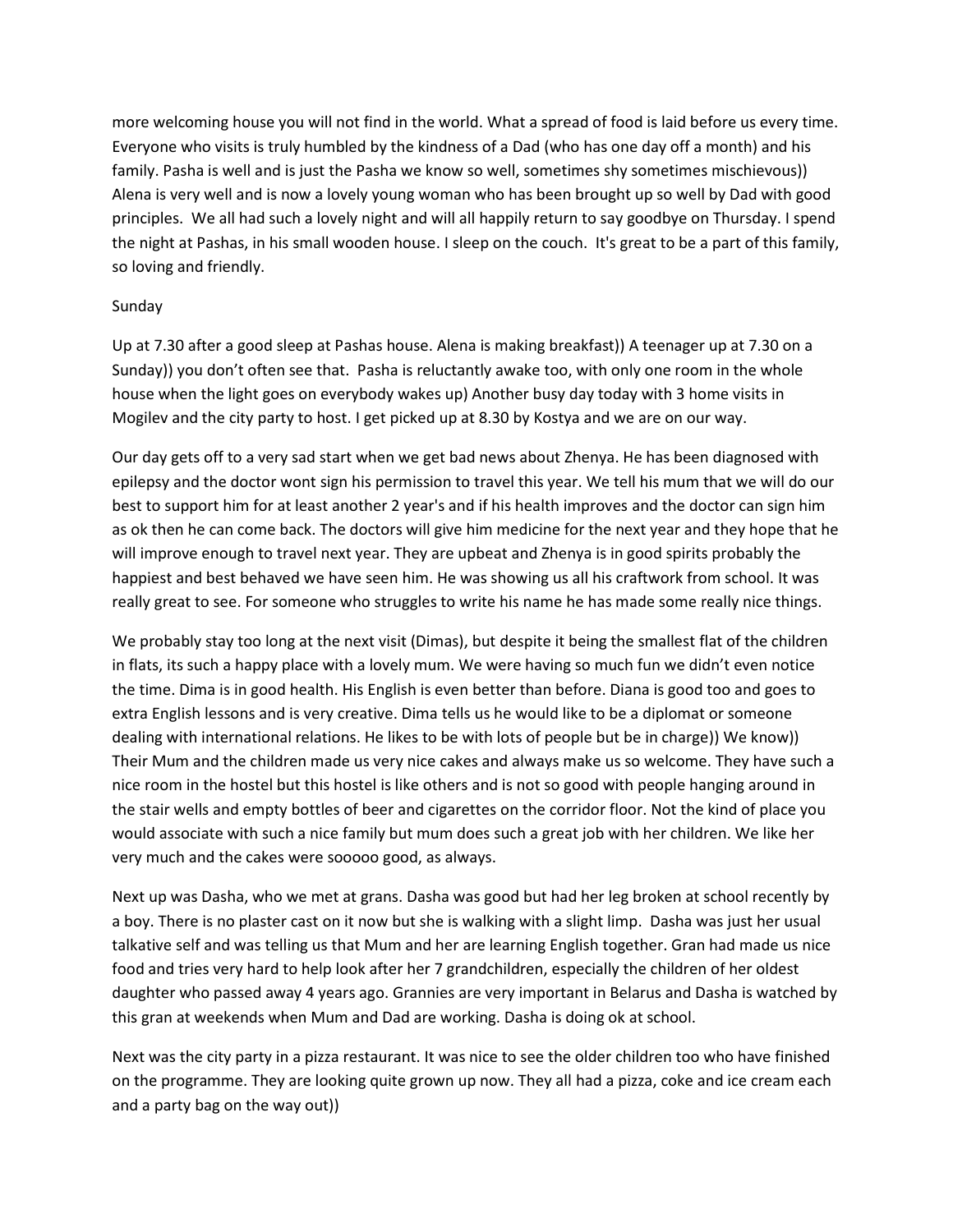The snow came on really heavy just before the party and people were arriving looking very cold, wet and wintry. After the party we phone Steven and Louise, Zhenyas host parents, with the bad news that he cannot travel this year. He is so understanding and I get a nice text later from Steven saying they are very sad that Zhenya cannot travel but happy that he is getting medication. They would like to keep the door open for Zhenya to return and would like to host a child for one year. They will happily provide a suitcase of clothes for Zhenya and they say that they have the time set aside to host a child so they will happily take a replacement. They promise to be the best host parents they can be and promise to give the new child the best possible time they can in Scotland. They are great hosts. We have a child in mind and will make arrangements over the next few days

After a difficult day is was great to have such a nice meal and drink and chat at Olyas, our interpreter from 2012. Great food, great company and maybe too much to drink)) The evening ended up with a wee singsong and Ross gave a good rendition of Hearts, Hearts Glorious Hearts. Yes the Jambos made it into Europe after all ))

### Monday

Up at 7 and leave at 8.30 for a big day in the villages. Off to supermarket to change money again and get 7 \$50 dollar food parcels. So a big shop and lots of sorting into bags at the back of the car. We are now on the long road to the villages and it's very pretty today after the overnight snow. The roads are not too bad and we have Kostya driving us in his comfortable 9 seater Volkswagen.

Heartbreaking visit to Nikita who is in on his own with his gorgeous wee brother 3 and wee sister 4. In the past Nikita has had to take so much time off school to look after these wee ones. Dad who was drunk last time is away to the shop on his bike in the snow. We fear the worst that he is away to buy drink. The situation was not as bad as first appeared as dad came back sober and was away to the shop to get something for us for a cup of tea)) Nikita is well and in good spirits. We give the children sweets and chocolates and Adela wants to take them home they are so nice. We have lots of fun with the wee ones. They are sooo cute. I think dad is making a real effort. The house and children are cleaner than before. This was confirmed when we visted Sashas mum, in the same village, who says that he has been sober for a few months.

The snow in the villages is making driving very difficult and I thought we would have to push as we did a 3 point turn on Nikitas track, but well done to Kostya our driver and his winter tyres. We just made it.

Nice visit to Sashas. Lovely family. We get to meet her older sister this time, she is going to college to study trees and woodworking. Sasha has moved to a bigger school in another village with some other children from the group - Nikita, Olya and Kostya. Her smaller village school is now closed and as Mum worked there she is out of work. Mum always puts on lovely food for us and today is no exception. We enjoy a nice lunch with them. Potatoes, bread, salad, salamis, ham and cake and tea/coffee. Sasha would like to be a singer when she leaves school and sing on television. She is a great singer and we will hopefully hear her sing at our concert in June.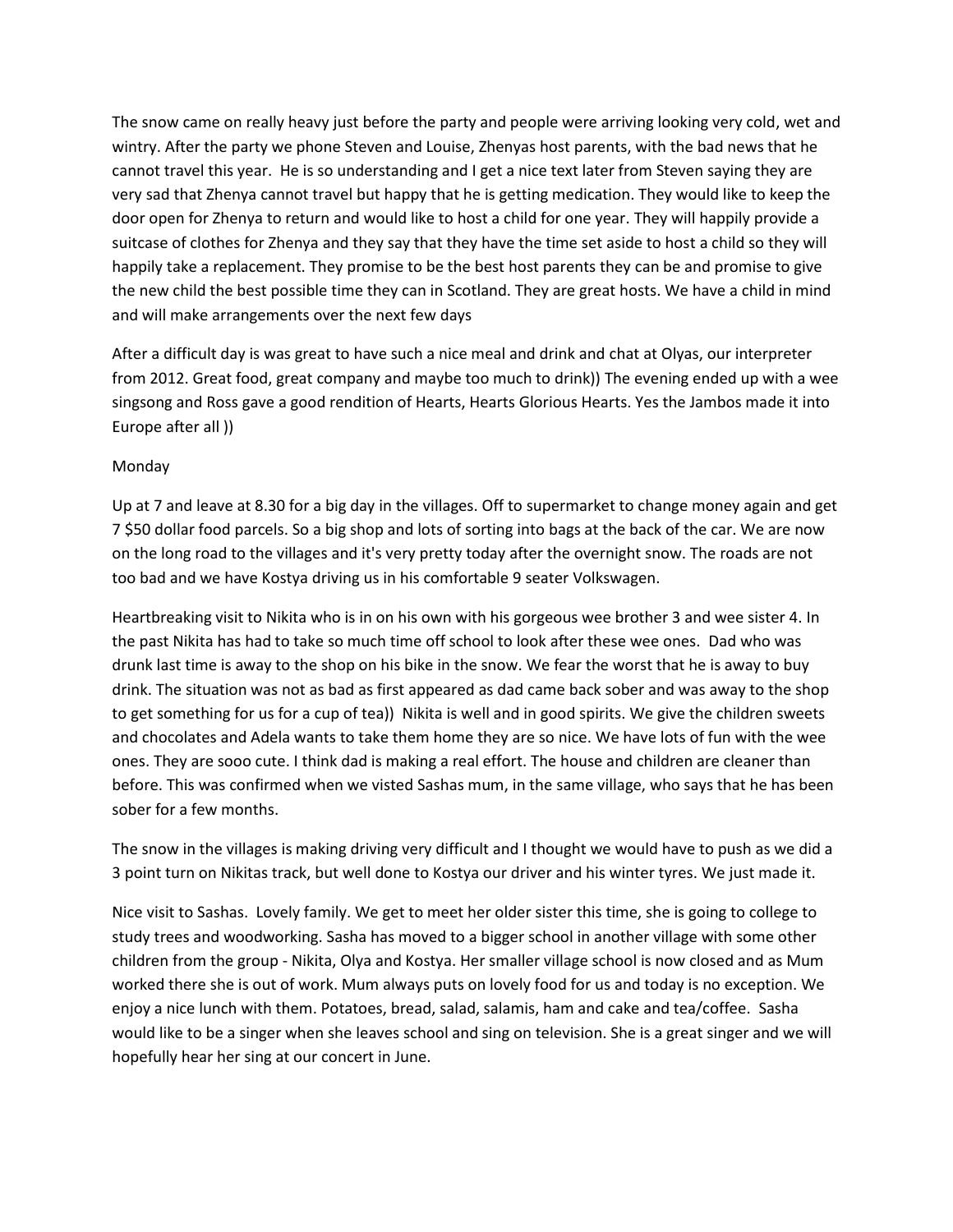Vadzims visit was very interesting. Dad was there and looked ok in his own way. We find that he is working at night as a security guard at the farm, which is great. What a difference in the house, the living room has different, better furniture than before and has had new flowery wallpaper on the walls. There is a new rolled up carpet at the side of the room and it looks like at last they will have something to cover the floorboards after 2 years of us knowing them. Other rooms have been painted too and Vadzim has newer furniture in his bedroom, a desk and a wardrobe. I get a real sense of improvement in the living conditions for Vadzim but his mum and Dad are still the same, with obvious learning difficulties. This makes it difficult for documentation for the visit. Aunties help is much appreciated but even with that, the documents are wrong and need to go back to a lawyer again to get them corrected. We leave a small amount of money to help cover the extra cost of this. Vadzim is such a positive, happy wee boy and every time I see him in his house it re-affirms to me my belief that he looks after his parents probably more than they look after him.

Next it's off to Veranikas. She is a lovely wee girl and we are immediately drawn to her younger sister who is 3, what an infectious laugh she has. It was so nice to see her laughing and giggling as she played with Ross. Veranika does well at school despite being the only girl in her class. She has some health problems and will be going to Mogilev to See a doctor at some point, but mum doesn't elaborate on what it is at this point. If it is something we should know about it will be on our documentation from the doctor for the visit. Mum has not long returned to work after her 3 year maternity leave. She has a new job working in a shop that mends clothes and shoes and sells bedding, Dad is still in security at night at the school. Veranika is happy and positive as she recalls the good times in Scotland and is looking forward to coming again. This is a nice settled family who are doing well now.

We then make the short journey to Masha and Dasha and family who were all happy to see us and were waving excitedly from the house window as the car approached. It was good to see baby Sasha again. She is 15 months and looking well, and big !!. Ulianna is 4 and goes to kindergarten now. Dasha has been making embroidery/cross stitch for her host family and it was very impressive. She gives us two pieces to pass on to them. The girls really enjoyed their time in Scotland and Dasha was recalling all the various days they enjoyed. Masha was sitting quietly as always, with a nice smile on her face, as Dasha was talking about the good times they had in Scotland. 2 lovely sisters, quite different in character, but great members of our team and we look forward to welcoming them back again.

Long journey back to Mogilev, where we hit rush hour traffic. We squeeze in an extra visit when we get there to Maksim Malakhau who is 13 (260101) He will come to the group for one year instead of Zhenya. He likes gymnastics and at school maths and physics are his favourites. He was at a competition for history recently and got 75/80% He also does, breakdancing, swimming and skate-boarding . He likes to wear jeans, trainers, hoodies and t- shirts (tight not baggy) – he says to show off his muscles )) When he comes to Scotland he will dream of going to an aquapark( might have to be an indoor one in Scotland  $\odot$  ) He likes chips, burgers, milk, yogurt, cheese, all meat, chicken, pork, fish(mum says fish Maksim not so sure  $\circledcirc$ ) pasta, rice, tomato sauce, carbonara. In fact most things as you can see. He lives in a large block of flats with Gran and Grandpa and Mum and is the cousin of Pasha. Grandpa doesn't keep in good health. Maksim shares a very small bedroom with mum. Maksim is a lovely boy, well behaved and will be a great addition to the group for this year.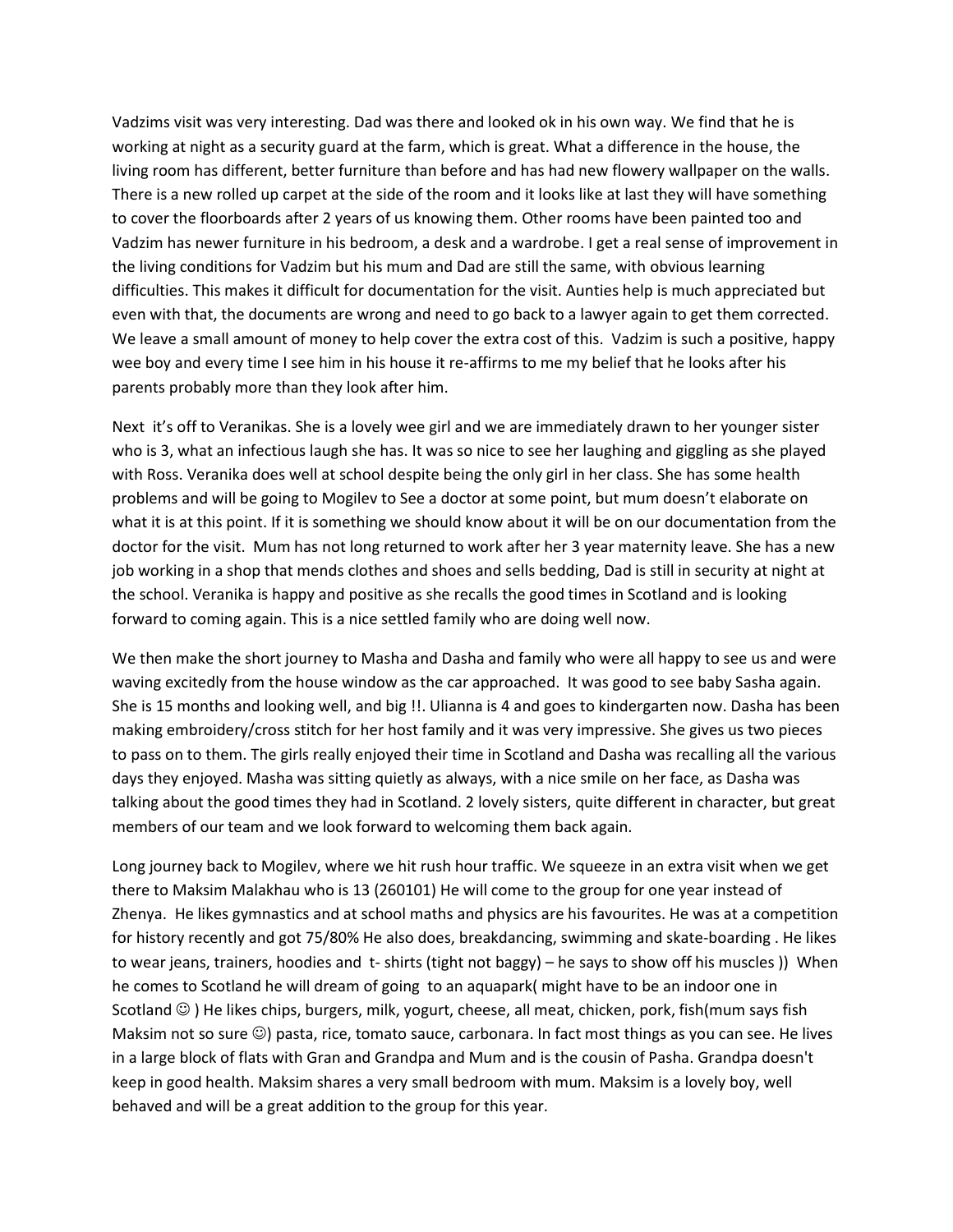We then enjoy a lovely evening with our interpreter Luda and her husband Edward and Caroline from Woking group at Ludas nice bed-sit flat. Such a nice spread of food, all traditional Belarusian dishes followed by ice cream and cakes. Not so much to drink tonight but a lovely evening of food and chat. We meet Ludas mum briefly too who pops in to see us and Caroline.

#### Tuesday

Up early again and away to the supermarket to buy food for today and tomorrows visits. What an operation it is buying maybe 6 of everything and sometimes more as the host family have maybe asked us to give an extra bag of shopping. We get some strange looks from the locals as we pile it all into 4 full trolleys. Then when we get back to the car we sort it all into Sainsbury bags for life with some supplies we have brought from Scotland.

We get on the long road to Cherikov again. First visit today is Vicka in Lobanovka. She is a very happy girl and was in good spirits. There have been a number of improvements, in her house since we first visited. The living room and Vickas bedroom have been decorated. Mum says that she hopes Vicka will not miss her so much this year in Scotland and phone less. Last year Vicka was great with us but did get a little bit homesick in quieter moments. It's normal for a first year child who is only 7 to be like that. I am sure she will be more settled this year. Mum says that she is in good health and has had no cold's during the winter. This is good to hear as our vitamins start to help. Adela decides to use the outside toilet which I think was her first experience of one ))

Next visit was one of the highlights of our whole trip. When we first came across Palina just under a year ago, we met a girl who had said very few words in the previous 6 months and was a child who looked so frightened and shy at times having previously been in an orphanage. What a change in a girl. So happy and smiley now and Dad is very happy with what we have all done for the family and to help Palina to become more confident. Dad is looking after her well and she has put on a little bit of weight and her hair is longer, not the very short style we saw in Scotland. I can't believe the change in her since we first met her just under a year ago. So nice to see her so happy and almost outgoing )) Luda sits close to her and reads out the letter from her host family and Palina sits the whole time which such a nice smile on her face. After that we ask her some questions and she answers, with words  $\heartsuit$  not nods of the head. Its really great to see the progress she has made and reaffirms that we have a great team who can make such a difference to these childrens lives in many different ways. Well done to the Gardner family who must take a lot of the credit.

Next visit is Natasha. She is looking ok but always looks so much better and happier when she is in Scotland. We are told she does dancing and cross country skiing and shooting. She was in the newspaper for her cross country skiing recently. It was nice to see that her sisters were a bit more sociable this time. Yhuliya is studying to be a hairdresser but doesn't like it much. She was more talkative this time and happy to be with us and I warmed to her a lot more. Her other sister Olya is still at school in her last year and doesn't take much to do with us when we are in the house. She has a real scowl on her well made up face when we ask her to come into the room for a photo with the family and rushes out of the room immediately afterwards. Mum is now living a new life somewhere else and it's just gran ,grandpa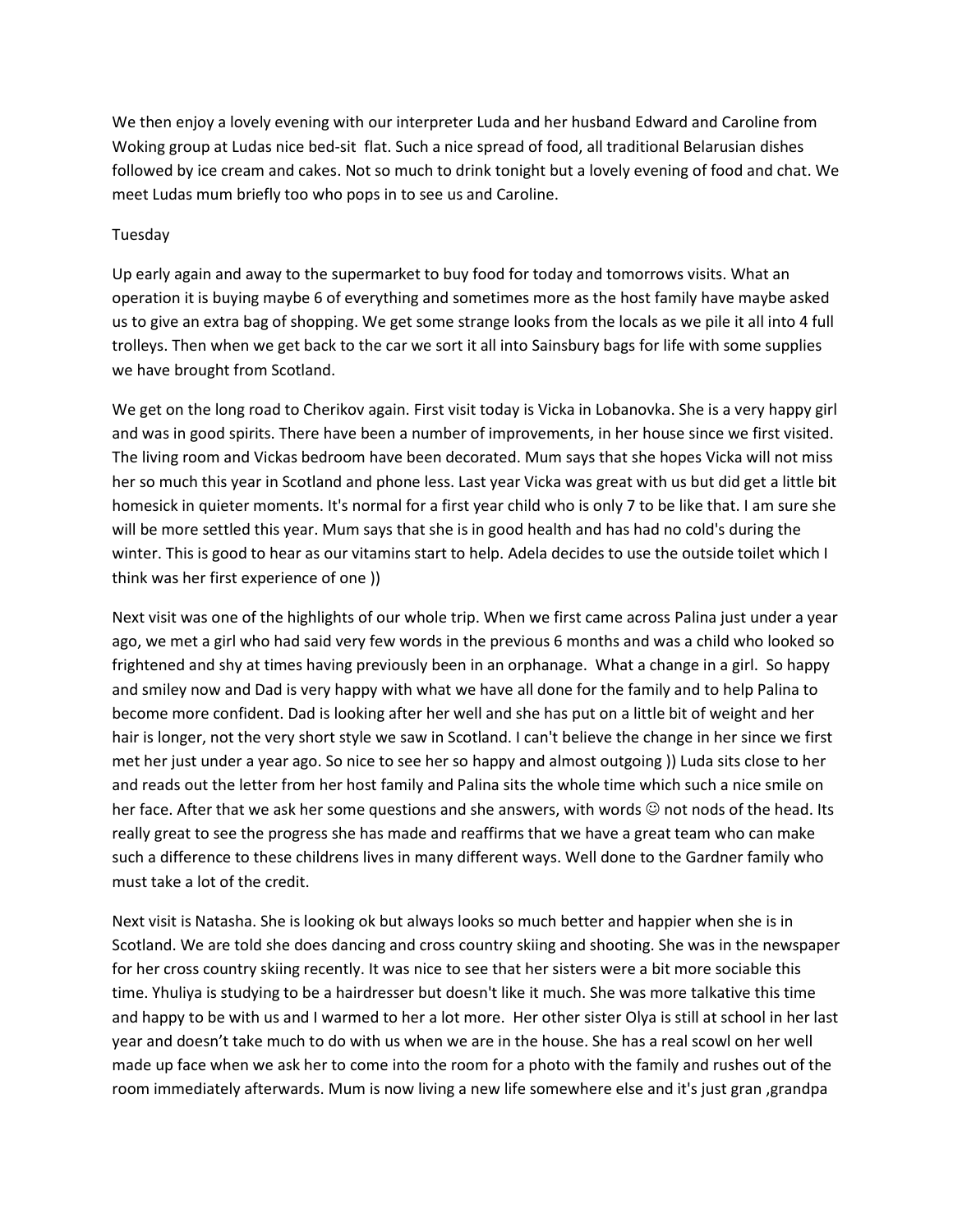and the three girls. We see gran and grandpa but they are not in good health especially grandma, who has problems with her legs. Think grandpa has been drinking and maybe gran too(( which is disappointing as she is the one we think normally provides some stability for Natasha. Yhuliya is the one who takes care of all the arrangements for Natasha now and is the main point of contact for the interpreters. She appears to have matured a bit in the last year and I hope that she will continue to step forward and have a positive influence on Natashas life. Natasha needs that and if Gran is drinking a bit now too then that is not good.

We had some bad news that Kristinas Mum was taken into hospital yesterday and they are not sure what's wrong(but probably drink related) She will be in for at least 10 days. Kristina is now living with her mum's sister in another village. We take a long time to find her aunts house in the nearby village. With often no street names and numbers in the villages, its normal when you enter the village to ask one of the locals to direct you to the family you are looking for. Normally they know exactly where people stay. We stop where 3 people are having a chat in the street. They cant agree on the directions and its so funny to see them get into a heated debate where they almost all came to blows )) We drive away none the wiser but find the house anyway. Gran and aunt who lived across the road from Kristina are now living further away in Cherikov and that's why she is staying with her other aunt which is closer to her school. Kristina was in good health and is always so happy to see us. She is looking forward to coming to Scotland and meeting her new host. Staying in this house is a good temporary solution. The house is nicer than her own and her Aunt looks after herself and her own family well. It's a difficult situation as you can never replace your mum but I am guessing home life is not too stable for Krystina as her mum is always drinking and she has nowhere nearby to go now, in times of need, as Gran has moved away. I think the trips to Scotland are so important to Krystina and we are looking forward to giving her a nice month which will hopefully take her mind off things.

We hurry back to Mogilev to have a nice meal with our interpreter Tania and her husband Vova and son Dima. The people in Belarus are so kind and Tania is such a good cook. We have great fun playing with Dima who is 3. He has not been in good health recently, including 3 weeks in hospital, so it was great to see him having fun with us and laughing while he played.

#### Wednesday

This is meant to be my day off but I will see 2 children today  $\mathcal O$  Ross and Adela are away for their day off to visit Sergei and Andrei their own children.

First visit for me today is to Tanya who lives in the north of the city of Mogilev. She is well and is always so happy and positive. Mum tells us her own health is not so good and she has anaemia. I think it would be nice if can we send iron tablets to mum to help her. Tanya enjoys school and in particular Russian and English. She loves crafts and has sewn an apron for herself to use in the kitchen. Brother Sasha trains every day for boxing and was first in boxing competition recently. Mum is doing a good job in bringing up the children on her own following the death of her husband. She has lovely food and cakes laid out on the table for us and make us a nice cup of tea. Tanya lives in one of the nicer properties and her and her brother go to the school where Tania our interpreter works.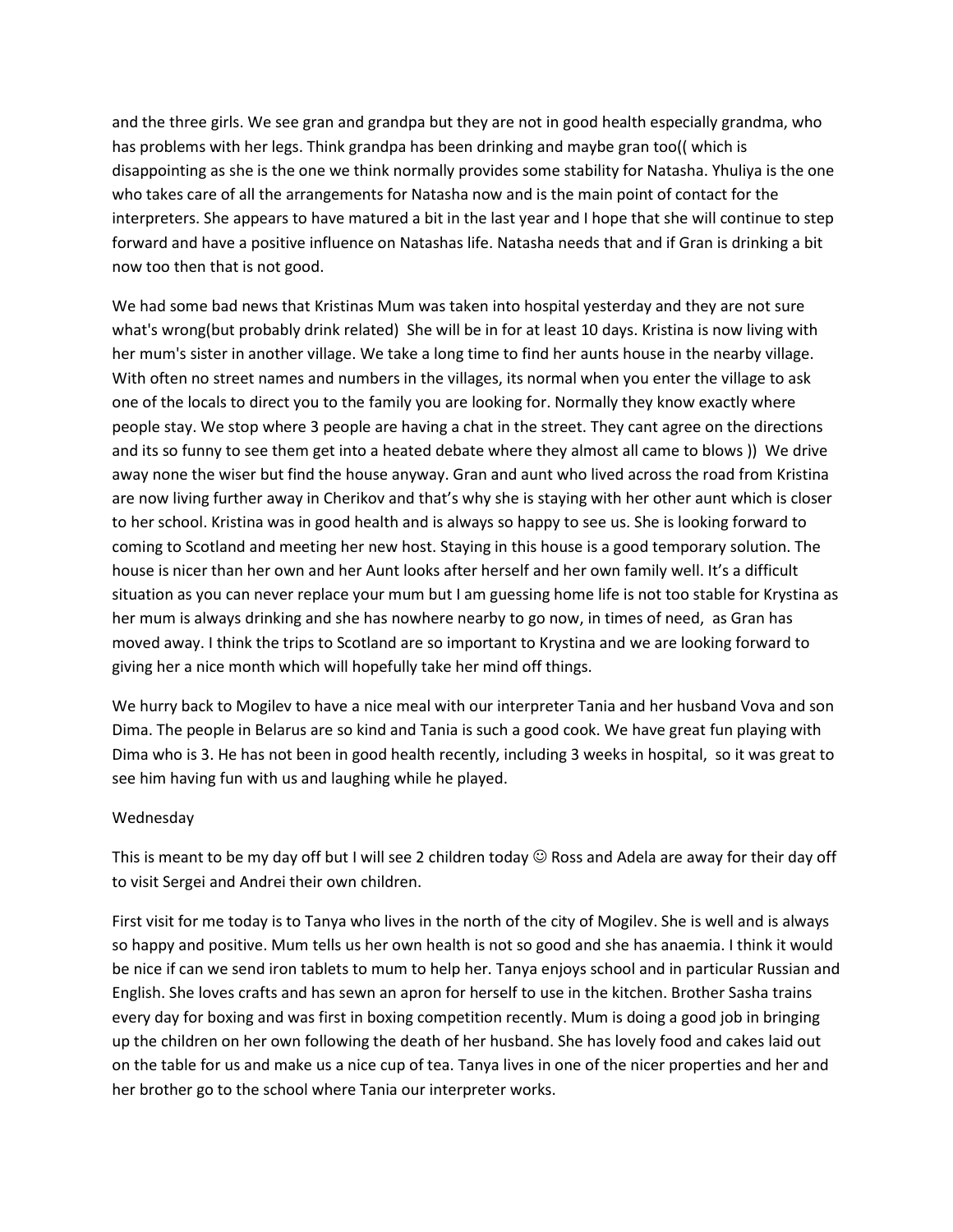Second visit of the day is to Kiryls family for an extended lunch. It was a pleasure to see the family again. All six of them live in grandmother and grandfather's wooden house, following the fire which devastated their own house. We are joined for lunch by Kiryls other grandmother and 2 aunts and cousin for a lovely spread of food, all sitting round the small dining table which takes up most of the kitchen. So nice to be all close together enjoying each other's company. We talk and eat for maybe 2 hours. Then Dad takes me to see the house he is rebuilding after the fire. He has made good progress with the outside walls, roof and windows but he still has a lot of work to do, which will maybe take years. Inside is still a shell with no floors and in some areas you are standing on a plank of wood with a 2 or 3 metre drop below you. Dad has recently started work again on the house after a cold winter. Kiryl is in good spirits as he tries on his new onesie, a gift sent by his host parents. He is also eager to get into the small box of lego sent. I am told he is not eating so good again. Last year we didn't have too many problems with eating and he promises to eat well again in Scotland.

I use the free time to catch up on my diary and some emails etc. I have a nice evening meal and finish off a more relaxed day with an early night trying to catch up on some sleep.

### Thursday

After settling our accommodation and bus bills and making our final visit to the supermarket we head out of Mogilev on the Minsk road today to see Karyna in a village about 30 minutes away. This is the house of her gran. She moved here following the death of her mother last year, aged 28. She still sees her dad every weekend . Karyna likes her new school and it is only 5km away from the house. She has many friends at school and does well. She has 10 in her class 7 girls 3 boys and she is the leader)) She appears to have settled in well to Grans. Gran works on the farm milking cows. She works long hours and Karyna helps around the house. Karyna is a happy child despite all that she has been through. Gran has put on a huge spread of food and the only choice for drinking is champagne or vodka, not a normal choice for drink before lunchtime  $\odot$  she doesn't normally have champagne but was given a bottle as a gift by Karynas dad on International womens day on  $8<sup>th</sup>$  March. She said she was keeping it for a special occasion and deemed our visit special enough to open it. People are so generous. Afterwards Ross made his first visit to a village outside toilet and indeed it was an overflowing one so he got the full experience.

I am then called to a meeting with some of the charity officials who are on the visit and the result of the meeting is that one of our children will not be allowed to travel to the group again. This is a real shame as the child is a real character and will be missed. It's too late to find a replacement on this visit but Katia may still be able to find a new child over the next few weeks to bring our numbers up to 20 again. I will speak with the host family on my return to break the bad news.

Ross and Adela had been doing some sightseeing while I was in the meeting. We meet up and make our way to Pashas house to say our goodbyes to his very kind and friendly family. We have a nice cup of tea and some cake. They make us so welcome and it's great to spend time with them. Goodbyes are never easy but it's only 9 weeks until Pasha and the rest of the children are with us in Scotland.

Next up is a farewell dinner in the cafe at the apartments. It's great to see all the other visitors from UK and hear their stories of their week. It's also a great way of us saying thank you to our interpreters and